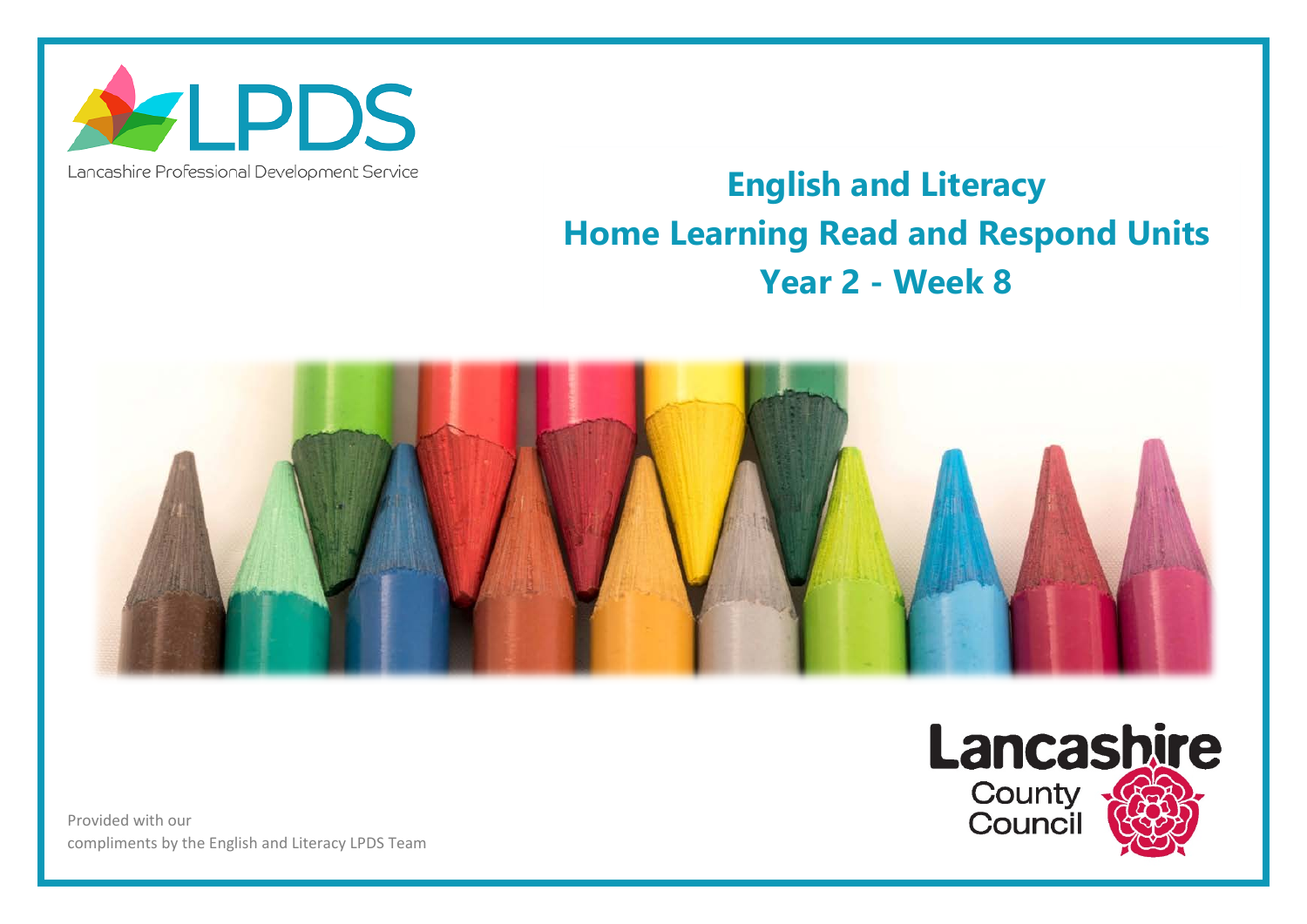

| <b>Week Eight</b>                            |                            |                               |                          |                             |                        |  |  |  |
|----------------------------------------------|----------------------------|-------------------------------|--------------------------|-----------------------------|------------------------|--|--|--|
| <b>Year 2</b>                                | Day 1                      | Day 2                         | Day 3                    | Day 4                       | Day 5                  |  |  |  |
| <b>Focus theme: Oliver</b>                   | Watch and listen to the    | Watch and listen to           | Read and enjoy the       | Watch and listen to the     | Look back at all the   |  |  |  |
| <b>Jeffers</b>                               | story How to Catch a       | Here We Are:                  | opening extract from     | story Stuck:                | Oliver Jeffers' books  |  |  |  |
|                                              | Star? up to 3:40 mins:     | https://www.youtube.co        | The Day the Crayons      | https://www.youtube.co      | you have read this     |  |  |  |
| This week you will                           | https://www.youtube.c      | m/watch?v=cPPQdDwTU           | Came Home by Drew        | m/watch?v=c2FHMXsq5A        | week. You may even     |  |  |  |
| have the                                     | om/watch?v=bdXYoE5q        | <b>vE</b> (Note: this version | Daywalt and illustrated  | $\underline{Y}$             | have some of your      |  |  |  |
| opportunity to enjoy                         | G <sub>1</sub> Y           | contains some American        | by Oliver Jeffers:       | Marvel and gasp at all the  | own favourites at      |  |  |  |
| some of Oliver                               |                            | spellings).                   | https://www.lovereadin   | things Floyd threw into     | home!                  |  |  |  |
| Jeffers' most                                | Talk about what has        |                               | g4kids.co.uk/book/1302   | the tree that got stuck!    |                        |  |  |  |
| entertaining and                             | happened so far in the     | Talk about the book. Ask      | 3/The-Day-the-Crayons-   | Can you remember them       | Today you may choose   |  |  |  |
| thought-provoking                            | story. Can you recall all  | your child: Who do you        | Came-Home-by-Drew-       | all at the end of the       | to either:             |  |  |  |
| books. You'll even                           | the different attempts     | think Oliver Jeffers wrote    | Daywalt.html             | story? Look back/listen     | complete your story    |  |  |  |
| be able to have a go                         | the boy has tried to       | this book for? Why do         | (You will need to        | again to check.             | from yesterday,        |  |  |  |
| at writing your own                          | catch a star? Can you      | you think he wrote the        | become a member of       |                             | or                     |  |  |  |
| in a similar style!                          | remember why each          | book? (He wrote it for his    | LoveReading4Kids.        | Today you are going to      | write a review of your |  |  |  |
|                                              | one hasn't worked?         | baby son to help him          | Membership is free.)     | write your own version of   | favourite Oliver       |  |  |  |
| <b>When following</b>                        | Look back/listen again     | make sense of the world).     |                          | Stuck. Think about:         | Jeffers' book to       |  |  |  |
| links online, parents<br>should monitor that | to check.                  |                               | You can listen and enjoy | Who will your main          | encourage a friend to  |  |  |  |
|                                              |                            | It is full of key advice.     | the whole book here:     | character be?               | read it.               |  |  |  |
| children are                                 | Imagine you are the boy    | Listen to the clip again      | https://www.youtube.c    | What items will he/she      |                        |  |  |  |
| remaining on that                            | in the story. Your task is | and pause at key points       | om/watch?v=-             | throw into the tree that    | Information to include |  |  |  |
| page only and are                            | to write a letter to an    | to make a note of the         | bEyOrsGVf0               | will get stuck?             | in your review:        |  |  |  |
| keeping safe online.                         | astronomer (someone        | advice Oliver Jeffers gives   |                          | (Remember to start with     | Title (Remember        |  |  |  |
|                                              | who studies stars and      | throughout the book, e.g.     | Imagine you are          | everyday things, before     | capital letters!)      |  |  |  |
|                                              | space) asking them for     | You have a body. Look         | another item in          | your list becomes more      | Author and illustrator |  |  |  |
|                                              | help to catch a star.      | after it, as most bits don't  | Duncan's pencil case,    | imaginative! You can        | (Remember capital      |  |  |  |
|                                              |                            | grow back. Some pieces        | e.g. a ruler, pencil     | make your list as funny     | letters again!)        |  |  |  |
|                                              | Include all the things     | of advice are given to        | sharpener, highlighter   | and as quirky as you like!) | Summary (a few         |  |  |  |
|                                              | you have tried so far      | you; others you will have     | pen, biro.               | What will be the last item  | sentences detailing    |  |  |  |
|                                              | and why each one           | to read between the lines     | Write a postcard to      | thrown that will mean the   | what the story is      |  |  |  |
|                                              | hasn't worked. You can     | and discuss! Do you           | Duncan to add to the     | kite comes unstuck?         | about). You may want   |  |  |  |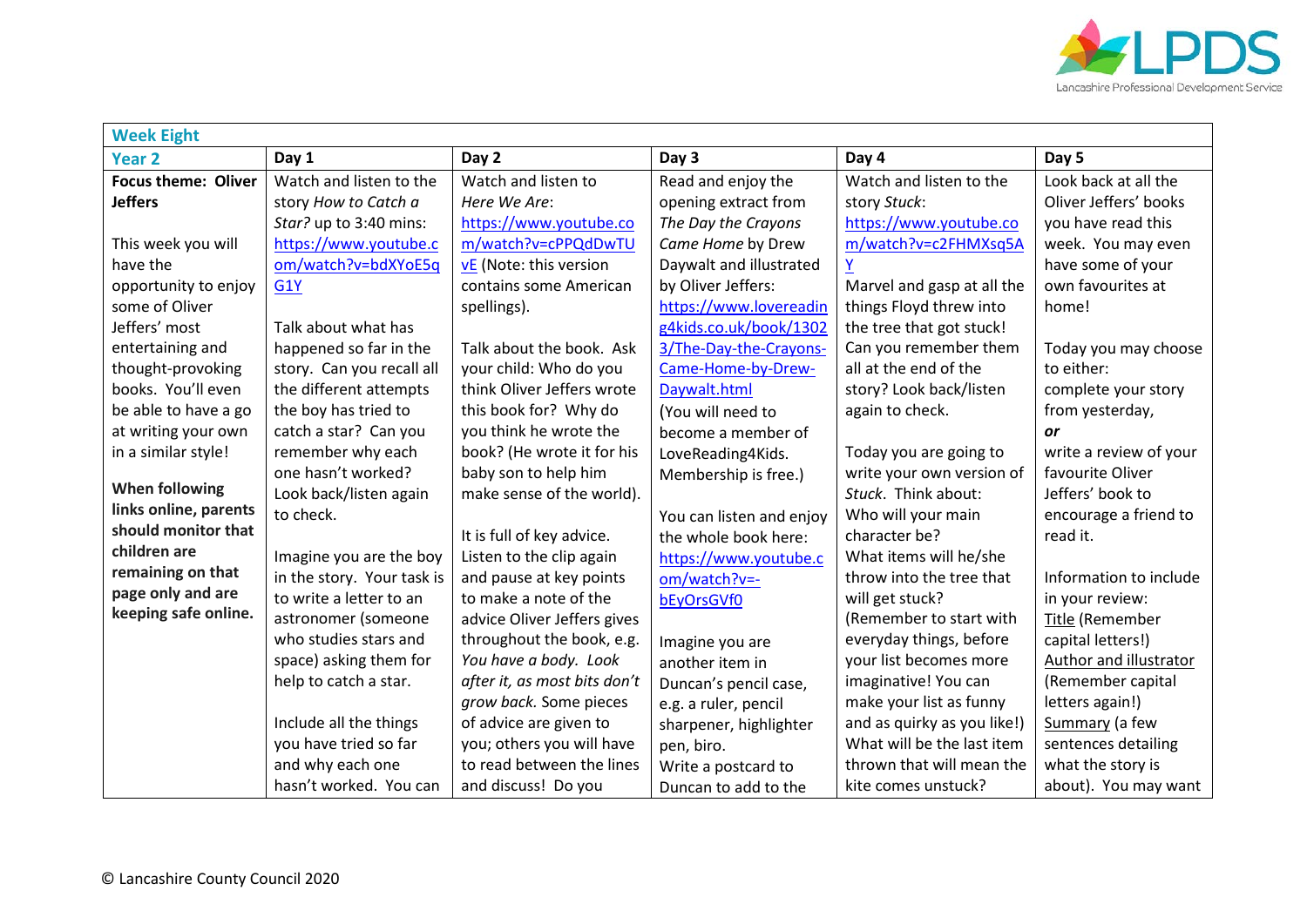

| use the joining word                                 | agree with the advice he   | collection sent to him.   | Make a list or series of   | to use these sentence  |
|------------------------------------------------------|----------------------------|---------------------------|----------------------------|------------------------|
| 'but' to help you join                               | gives? Can you think of    |                           | pictures to act as a plan. | starters to help you:  |
| the parts of the                                     | any other advice you       | Think about:              |                            | The story is about     |
| sentence, e.g. I tried to                            | would like to add?         | What job did you          | You may choose to use      | It is set in           |
| jump up and grab a star                              |                            | originally have in the    | some of Oliver Jeffers'    | Favourite Part (and an |
| but it was too high.                                 | Create a poster with the   | pencil case?              | sentence starters, e.g.    | explanation why). You  |
|                                                      | book title: Here We Are in | Did you enjoy your job?   | It all began when          | may want to use these  |
| You might want to use                                | the middle. Around the     | Might you have any        | The trouble REALLY began   | sentence starters to   |
| the introductory                                     | outside in boxes or        | memorable stories to      | when $\ldots$              | help you:              |
| sentence and sentence                                | bubbles, write down the    | remind Duncan of?         | In order to knock down     | My favourite part was  |
| starters below to help                               | advice that Oliver Jeffers | What has happened to      | You could also use or      | because                |
| you:                                                 | gives.                     | you since you were last   | make comments as he        | I also enjoyed it when |
|                                                      |                            | with Duncan? E.g. Have    | does too, e.g.             |                        |
| Dear Astronomer,                                     | Colour and decorate your   | you been travelling to    | This was getting           | Age recommendation     |
|                                                      | poster to make it as       | any exciting places?      | ridiculous!                | What age would you     |
| I'm writing this letter to                           | attractive as possible.    | What might you like to    | Unbelievably, that got     | recommend the story    |
| ask for your help in                                 |                            | ask Duncan now?           | stuck too!                 | for?                   |
| catching a star! I've                                | Display your poster in     |                           | I'm sure you can guess     | <b>Star Rating</b>     |
| already tried a few                                  | your house - somewhere     | As if you are the ruler,  | what happened!             | Other books by the     |
| things but none of them                              | where everyone can see!    | pencil sharpener,         |                            | same author            |
| have worked!                                         |                            | highlighter etc. write    | Write your story,          | (Remember capital      |
| First of all I tried                                 |                            | your postcard to          | checking each sentence     | letters!)              |
| Next I had a go at                                   |                            | Duncan.                   | as you write. Keep going   |                        |
| I've also $\ldots$                                   |                            |                           | back and reading your      |                        |
| I've even                                            |                            | Rehearse each sentence    | story out loud to check    |                        |
|                                                      |                            | out loud before you       | you are happy with it.     |                        |
| I'm beginning to think I<br>will never catch a star! |                            | write to check it makes   |                            |                        |
|                                                      |                            | sense. Keep reading       | Share your story with      |                        |
| Please can you help me!                              |                            | your work as you write    | your family or post it to  |                        |
| Yours sincerely,                                     |                            | to check for spelling and | your teacher!              |                        |
| Signature                                            |                            | punctuation too.          |                            |                        |
| Check all sentences for                              |                            |                           |                            |                        |
| spelling and                                         |                            |                           |                            |                        |